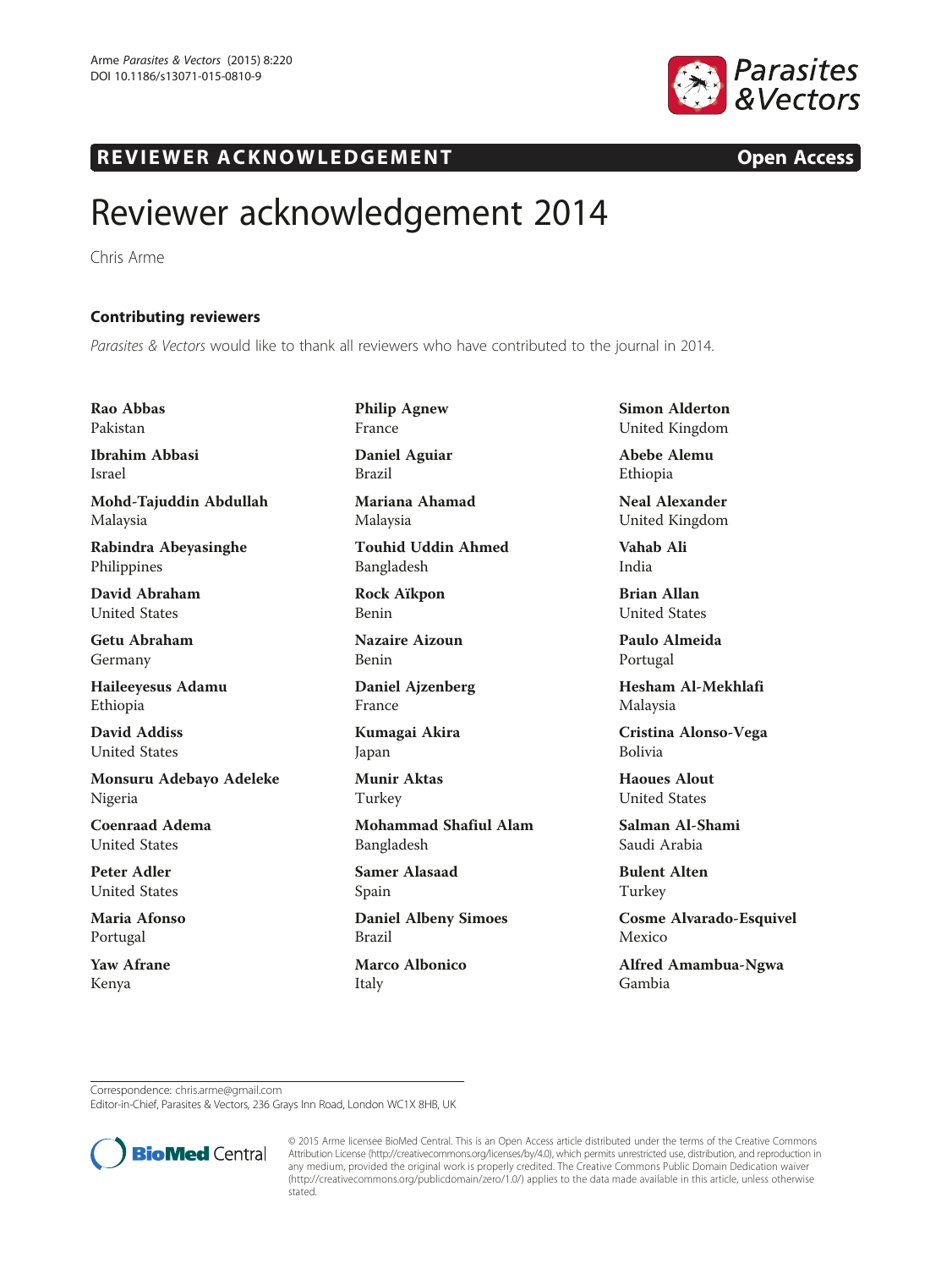Ana Amaro Portugal

Ivana Amelotti Argentina

Antero Andrade Brazil

Andrey Andrade Brazil

Helida Andrade Brazil

Ana Andrade Brazil

José Dilermando Andrade Filho Brazil

Bennet Angel India

Yadouleton Anges Benin

Abebe Animut Ethiopia

Brendan Ansell Australia

Christophe Antonio-Nkondjio Cameroon

Karim Aoun Tunisia

Michelle Aparecida Ribeiro De Freitas Brazil

Silvana Araújo Brazil

Larry Arlian United States

Frederick Arnaud France

Carla Arruda Brazil

Alex Asidi United Kingdom Hasan Tarik Atmaca Turkey

Tatjana Avsic-Zupanc Slovenia

Samson Awolola Nigeria

Anna Bajer Poland

Nandhakumar Balakrishnan United States

Meshesha Balkew Ethiopia

Claudio Bandi Italy

Fu Baoquan China

Ricardo Barata Brazil

Bridget Barber Australia

Helene Barbosa Brazil

João Batista Barbosa Brazil

Alan Barbour United States

Beatrice Barda Italy

Irka Bargielowski United States

Maria Dolores Bargues Spain

Walter Basso Switzerland

Paul Bates United Kingdom

Cici Bauer United States

Melissa Beall United States

Relja Beck Croatia

Norbert Becker Germany

Robert Beckstead United States

Nigel Beebe Australia

Jerzy Behnke United Kingdom

John Beier United States

Jean-Nicolas Beisel France

Thiago Belinato Brazil

Romeo Bellini Italy

Paola Beraldo Italy

Robert Bergquist Sweden

Ulrika Bergvall Sweden

Marco Bernasconi Switzerland

Eduardo Berriatua Spain

Nora Besansky United States

Martha Betson United Kingdom

Frederic Beugnet France

Ian Beveridge Australia

Sudipta Bhowmik India

Sibhatu Biadgilign Ethiopia

Jude Bigoga Cameroon

Peter Billingsley United States

Zeno Bisoffi Italy

Andrew Blagborough United Kingdom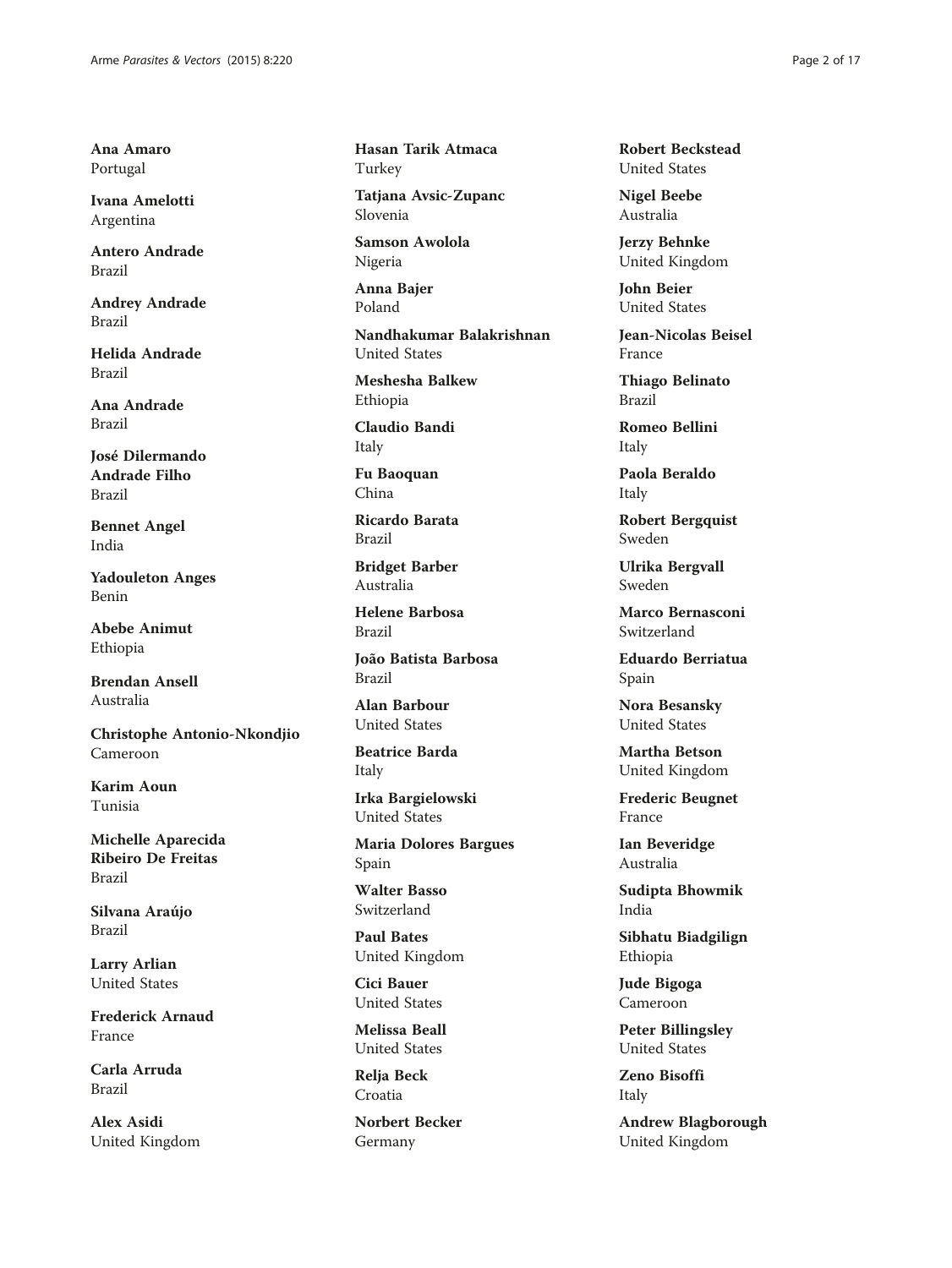David Blair Australia

Bradley Blitvich United States

Boakye Boatin Ghana

Moses Bockarie United Kingdom

Rene Bodker Denmark

Walter Boeger Brazil

Pieter Boets Belgium

Christian Bogdan Germany

Ken Boorom United States

Mark Booth United Kingdom

Ligia Borges Brazil

Christian Bottomley United Kingdom

Dmitri Boudko United States

Emilie Bouhsira France

Michel Boussinesq France

Jérémy Bouyer Senegal

Maha Bouzid United Kingdom

Dwight Bowman United States

Jan Brabec Czech Republic

Janette Bradley United Kingdom

Marieta Braks Netherlands

Daniel Bray United Kingdom Reginaldo Brazil Brazil

Emanuele Brianti Italy

Olivier Johan Tavai Briët Switzerland

Jory Brinkerhoff United States

Claudia Brodskyn Brazil

William Brogdon United States

Basil Brooke South Africa

Heidi Brown United States

Fabrizio Bruschi Italy

Alicja Buczek Poland

Tullu Bukhari Netherlands

Stewart Burgess United Kingdom

Joan Burke United States

Caroline Burri Switzerland

Felicity Burt South Africa

Catherine Butler Grenada

Tariq Butt United Kingdom

Margarita Cabrera Mexico

Monica Caffara Italy

Rafael Calero-Bernal United States

Luis Marcelo Aranha Camargo Brazil

Corey L Campbell United States

Peter Campbell Australia

Cinzia Cantacessi United Kingdom

German Canton Argentina

Gioia Capelli Italy

Beniamino Caputo Italy

Helene Carabin United States

Luis Cardoso Portugal

Yannick Caron Belgium

Simon Carpenter United Kingdom

Lauren Carrington Vietnam

Socrates Cavalcanti Brazil

Silvia Cazorla Argentina

Giuliano Cecchi Ethiopia

Dave D Chadee Trinidad And Tobago

Elizabeth Chadwick United Kingdom

Frédérique Chammartin Switzerland

Kwang Poo Chang United States

Theeraphap Chareonviriyaphap Thailand

Johannes Charlier Belgium

Remi Charrel France

Luis Fernando Chaves Japan

Jia-Xu Chen China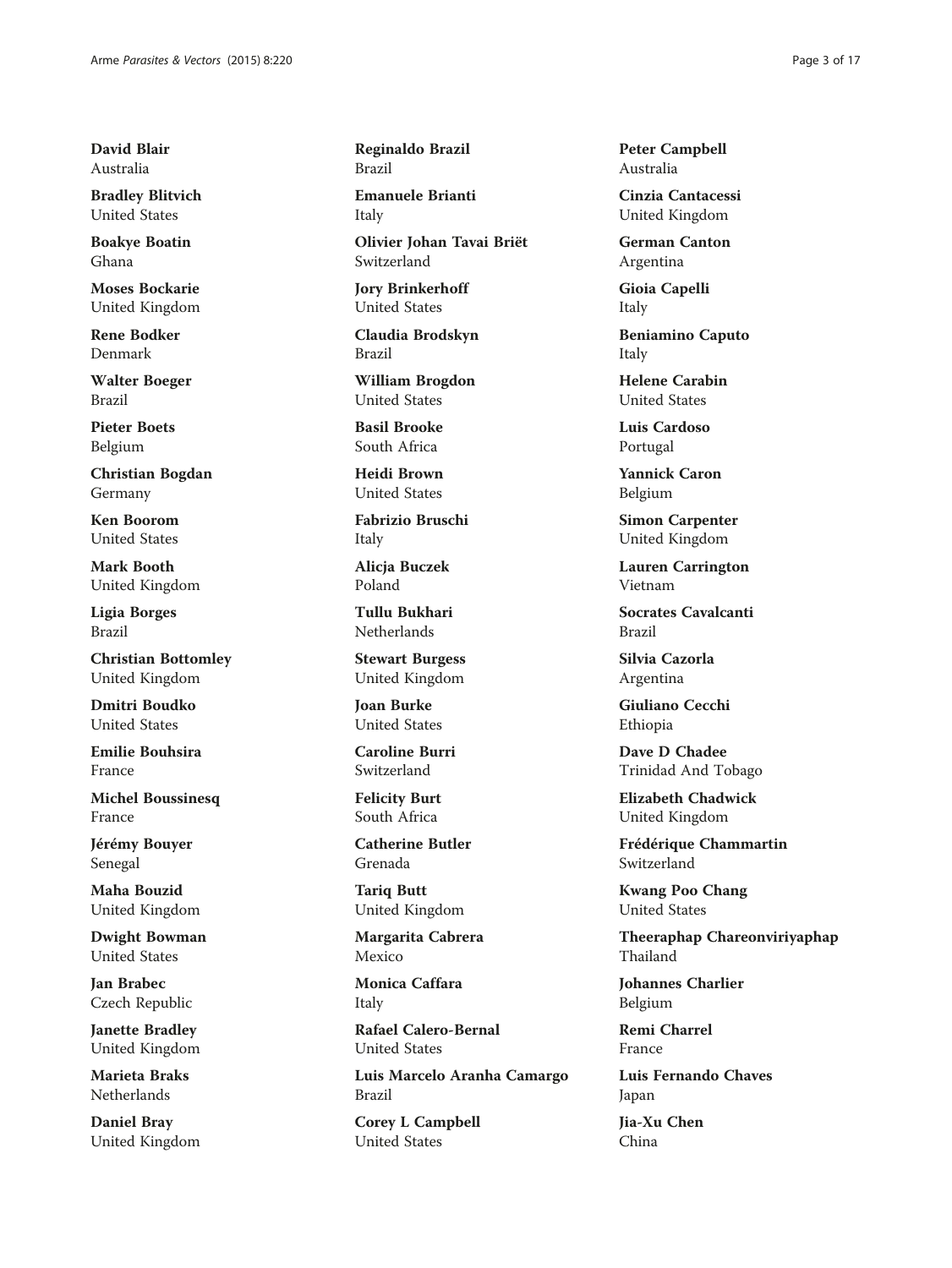Qijun Chen China

Wei-June Chen Taiwan

Xiaoguang Chen China

Sen-Sung Cheng Taiwan

Pedro Chieffi Brazil

Jan Chirico Sweden

Daniel Chisenhall United States

Kwang Shik Choi South Africa

Bruno Chomel United States

Anindo Choudhury United States

Valerie Choumet France

Philippe Christe Switzerland

Andreas Chryssafidis Ireland

Ting-Wu Chuang Taiwan

Peter-Henning Clausen Germany

Dagmar Clough Germany

Gerald Coles United Kingdom

Doug Colwell Canada

Hua Cong China

Jan Conn United States

Franz Josef Conraths Germany

Anabela Cordeiro-Da-Silva Portugal

Sylvie Cornelie France

Stephane Cornet France

Jenny Cory Canada

Jane Costa Brazil

Carlo Costantini France

Magda Costa-Ribeiro Brazil

Janet Cox-Singh United Kingdom

Vasile Cozma Romania

Clemente Cpasso Italy

Giuseppe Cringoli Italy

Zilma Cruz Brazil

Feng Cui China

Jing Cui China

Narcisa Cunha-E-Silva Brazil

Elisa Cupolillo Brazil

Ana Custódio Portugal

Krystyna Cwiklinski United Kingdom

Hugo Leonardo Da Cunha Amaral Brazil

João Aristeu Da Rosa Brazil

Roch Kounbobr Dabiré Burkina Faso

Jianfeng Dai China

Stefano D'amelio Italy

Marilvia Dansa-Petretski Brazil

Filipe Dantas-Torres Brazil

Jonathan Darbro Australia

Michael Dark United States

Murari Das Nepal

Tim Day United States

Jose De La Fuente Spain

Claudio De Liberato Italy

Wanderley De Souza Brazil

Theo De Waal Ireland

Alessandra Della Torre Italy

Berna Demirci Turkey

David Denlinger United States

Marketa Derdakova Slovakia

Kebede Deribe Ethiopia

Wannes Dermauw Belgium

Yahya Athumani Derua Tanzania

Zelalem Desalegn Ethiopia

Yves Desdevises France

Gregor Devine Australia

Sunil Dhiman India

Ibrahima Dia Senegal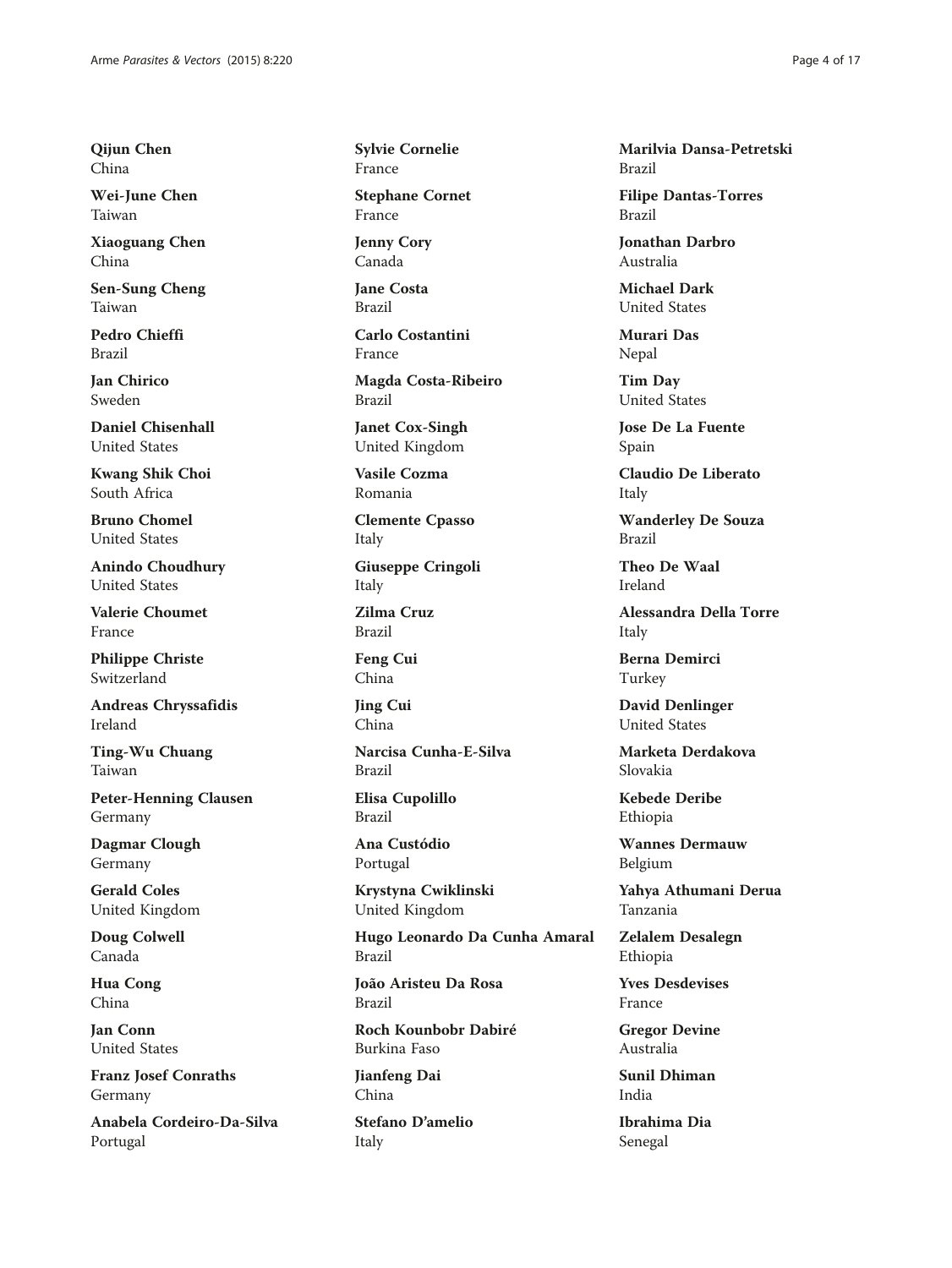Fernando Dias Brazil

Muriel Dietrich Reunion

Rod Dillon United Kingdom

Pedro Paulo Diniz United States

Lileia Diotaiuti Brazil

Colette Dissous France

Rajnikant Dixit India

Brent Dixon Canada

Gerhard Dobler Germany

Andrew Dobson United Kingdom

Michael J Doenhoff United Kingdom

Stephen Doggett Australia

Funda Dogruman-Al Turkey

Claudia Dolinski Brazil

Cristian Domsa Romania

Martin Donnelly United Kingdom

Gilles Dreyfuss France

Arathy Ds Nair United States

Joseph D'silva United States

Aifang Du China

Jitender Dubey United States

Luc Duchateau Belgium

Georg Duscher Austria

Prafulla Dutta India

Jan Dvorak United Kingdom

Andrea Egizi United States

Rebecca Eisen United States

Ali Elbakri United Arab Emirates

Dia-Eldin Elnaiem United States

Aidan Emery United Kingdom

Luchuo Engelbert Bain Cameroon

Marc Engelsma Netherlands

Olivier Engler Switzerland

Marina Eremeeva United States

Hatice Ertabaklar Turkey

Nuria Escudero Spain

Yuki Eshita Japan

Bertha Espinoza Mexico

Johan Esterhuizen Uganda

Agustin Estrada-Peña Spain

Walter Fabricio Silva Martins United Kingdom

Chia-Kwung Fan Taiwan

Robert Farkas Hungary

Ronald Fayer United States

Heather Ferguson United Kingdom

Silvia Fernandez Villamil Argentina

Ezio Ferroglio Italy

Juliana Fietto Brazil

Mark Fife United Kingdom

Julio V Figueroa Mexico

Deborah Finlaison Australia

Katia Fischer Australia

Peter Fischer United States

Lucile Floeter-Winter Brazil

Fernando Ivan Flores Mexico

Éva Fok Hungary

Gabor Foldvari Hungary

Janet Foley United States

Alessandra Fondati Italy

Dina Fonseca United States

Albin Fontaine France

Mark Forbes Canada

Christen Fornadel United States

Jeremy Foster United States

Pierre-Edouard Fournier France

Antonio Frangipane Di Regalbono Italy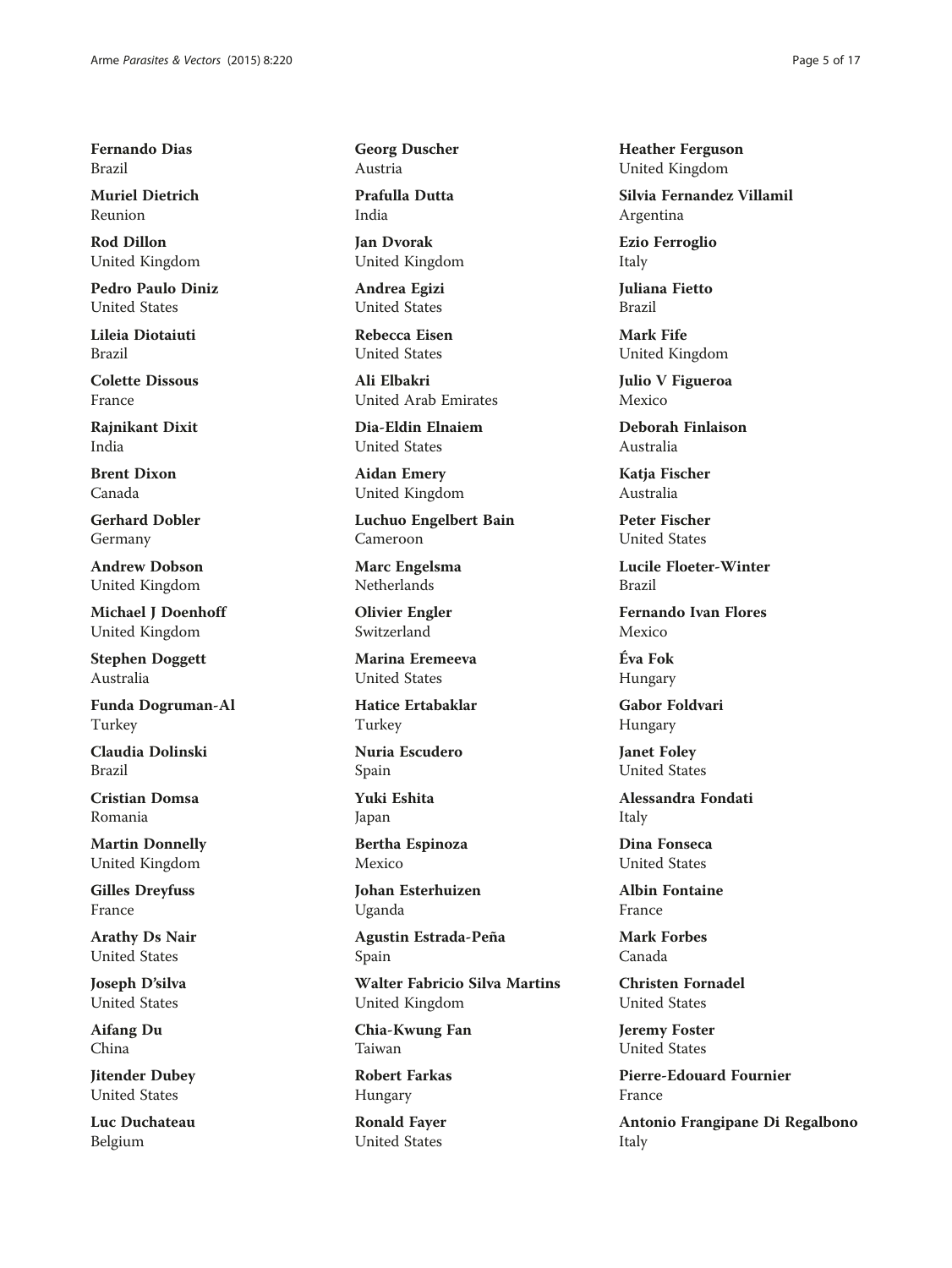Frits Franssen Netherlands

Frederic Frezard Brazil

Kevin Friesen Canada

Ricardo Fujiwara Brazil

Lisa Funkhouser-Jones United States

Thomas Fürst United Kingdom

Kanapathy Gajapathy Sri Lanka

Kirill Galaktionov Russian Federation

Eunice Galati Brazil

Kurt Galbreath United States

Montserrat Gállego Spain

Claire Garros France

Tini Garske United Kingdom

Robin Gasser Australia

Charles Gauci Australia

R Gaugler United States

Michael Gaunt United Kingdom

Timothy Geary Canada

Chris Geden United States

Claudio Genchi Italy

Solange Gennari Brazil

David George United Kingdom Anuradha Ghosh United States

Annunziata Giangaspero Italy

Alessio Giannelli Italy

Gabriella Gibson United Kingdom

Wendy Gibson United Kingdom

Nelly Gidaszewski France

Julia Gillhuber Germany

Kirsten Gillingwater Switzerland

John Gimnig United States

Howard Ginsberg United States

Olivier Glaizot Switzerland

Alyssa Gleichsner United States

Geoffrey Gobert Australia

Jerome Goddard United States

Heidi Goethert United States

Tony Goldberg United States

Nicholas Golding United Kingdom

Bruno Gomes Portugal

Maria Angeles Gómez-Morales Italy

Andres Gomez-Palacio Colombia

Lilia Gonzalez-Ceron Mexico

David Gorla Argentina

Nicole Gottdenker United States

Yuval Gottlieb Israel

Bruno Gottstein Switzerland

Louis Clement Gouagna Reunion

Nicodem James Govella Tanzania

Renaud Govoetchan Benin

Daniel Grabner Germany

Luigi Gradoni Italy

Andrea Graham United States

Robert Graham United Kingdom

Jeremy Gray Ireland

Marta Grech Argentina

Christoph G Grevelding Germany

Mario Grijalva United States

Edmundo Grisard Brazil

Libor Grubhoffer Czech Republic

Liu Guangyuan China

Pablo Guerenstein Argentina

Jorge Guerrero United States

Felipe Guhl Colombia

Rodrigo Gurgel-Goncalves Brazil

Alexander Gutfraind United States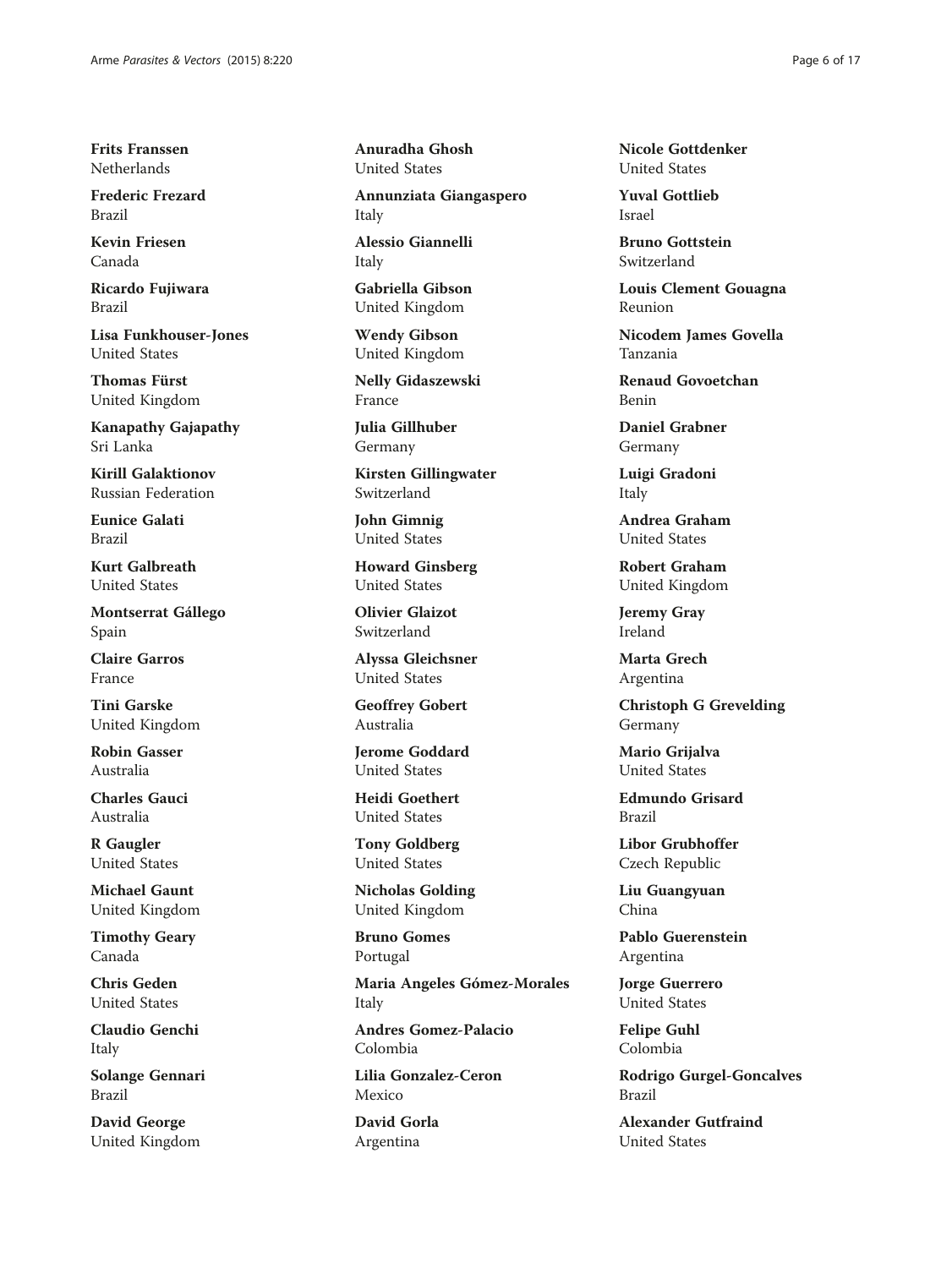Paul Gwakisa Tanzania

Milos Halán Slovakia

Simon Hales New Zealand

Carina Hall United States

Sascha Hallett United States

Katherine Halliday United Kingdom

Omar Hamarsheh Palestinian Territory

Gabriel Hamer United States

Sarah Hamer United States

Patrick Hamilton United Kingdom

Edd Hammill Australia

Qian Han United States

Lee Hanlim Malaysia

Ralph Harbach United Kingdom

Laura Harburguer Argentina

David Harley Australia

William Harnett United Kingdom

Caroline Harris United Kingdom

Alan Harrison United Kingdom

Leslie Harrison United Kingdom

Sarah Hart United Kingdom

Gunnar Hasle Norway

Moawia Hassan Sudan

John Hawdon United States

Frances Hawkes United Kingdom

Hadas Hawlena Israel

Daniel Hegglin Switzerland

Franz X Heinz Austria

Emanuel Heitlinger Germany

Joe Heitman United States

Jesus Servando Hernandez-Orts Spain

Luis Hernandez-Triana United Kingdom

Claudia Patricia Herrera United States

Geoff Hide United Kingdom

Jeffrey Hii Australia

Julian Hillyer United States

Yousif Himeidan Sudan

Barbara Hinney Austria

Simone Hoeger Germany

Ludwig Eduard Hoelzle Germany

Anne Hoen United States

Celia Holland Ireland

Patricia Holman United States

Peter Holmes United Kingdom Sung-Jong Hong Korea, South

David Hoole United Kingdom

Janet Hoole United Kingdom

Petr Horak Czech Republic

Sandor Hornok Hungary

Linda Horspool Netherlands

Olaf Horstick Germany

John Horton United Kingdom

Kees Emil Hovius Netherlands

Gabriela Hrčkova Slovakia

Min Hu China

Shaomin Hu United States

Xuemei Hu China

Rodney Hull South Africa

Hilary Hurd United Kingdom

Eveline Hürlimann Switzerland

Zuzana Hurnikova Slovakia

Ana Hurtado Spain

Ikuo Igarashi Japan

Ralf Ignatius Germany

Asma Iqbal Canada

Seth Irish United States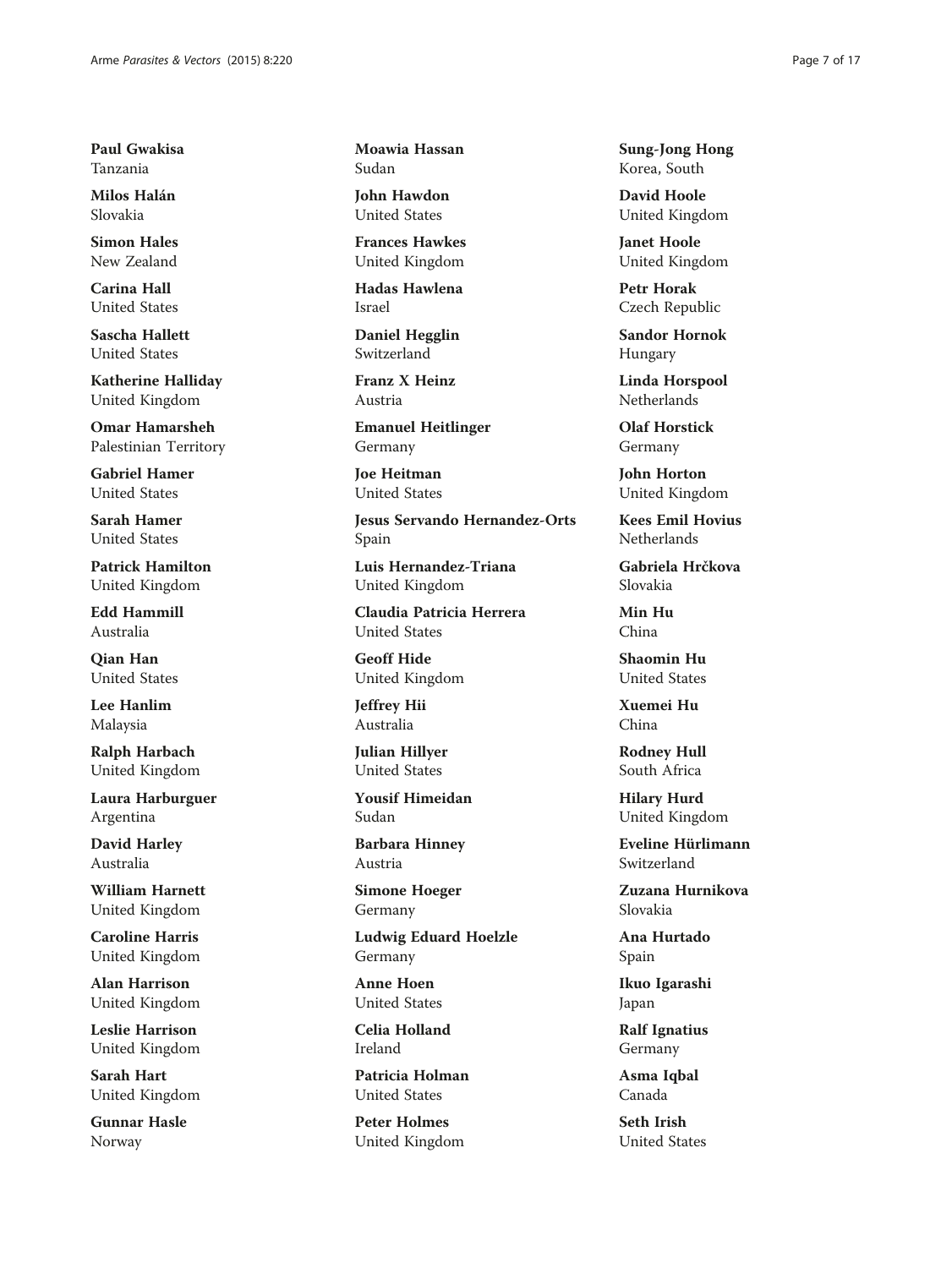Peter Irwin Australia

Jun Isoe United States

Akira Ito Japan

Arezki Izri France

Abdul Jabbar Australia

Isabel Jado Spain

Thomas GT Jaenson Sweden

Helen Victoria Jamet Tanzania

Narissara Jariyapan Thailand

Wojciech Jarosz Poland

Musa Jawara Gambia

Maamun Jeneby Kenya

Per Moestrup Jensen Denmark

Aaron Jex Australia

Antonio Jiménez-Ruiz Spain

Anja Joachim Austria

Maria Vang Johansen Denmark

Christopher Jones United Kingdom

Frans Jongejan Netherlands

Nick Jonsson United Kingdom

Patricia Marta Juárez Argentina

Claudia Julio Portugal

Kerstin Junker South Africa

Bilali Kabula Tanzania

Szymon Kaczanowski Poland

Lewis Kahn Australia

Ramaswamy Kalyanasundaram United States

Joshua Kamani Nigeria

Joseph Kamau Kenya

Colince Kamdem United States

Helge Kampen Germany

Ramaiah Kapa Dasaradha India

Alex Karagiannis Switzerland

Panagiotis Karanis Germany

Afework Kassu Ethiopia

Frank Katzer United Kingdom

Shin-Ichiro Kawazu Japan

Maria Kazimirova Slovakia

Jennifer Keiser Switzerland

Louise Kelly-Hope United Kingdom

Malcolm Kennedy United Kingdom

Noteila Khalid Sudan

Solomon Kibret Ethiopia

Linda Kidd United States Benson Kidenya Tanzania

Gerry Killeen Tanzania

A Marm Kilpatrick United States

Jeong-Ho Kim Korea, South

Carsten Kirkeby Denmark

Shin-Ichi Kitamura Japan

Jovin Kitau Tanzania

Terry Klein United States

Daniel Kline United States

Stefanie Knopp Switzerland

Dave Knox United Kingdom

Tessa Knox Kenya

Lizette Koekemoer South Africa

Constantianus JM Koenraadt **Netherlands** 

Mathurin Koffi Cote D'ivoire

Wan Koh Australia

Andreas König Germany

Petr Kopacek Czech Republic

Danuta Kosik-Bogacka Poland

Aneta Kostadinova Czech Republic

Andrew Kotze Australia

Benjamin Koudou United Kingdom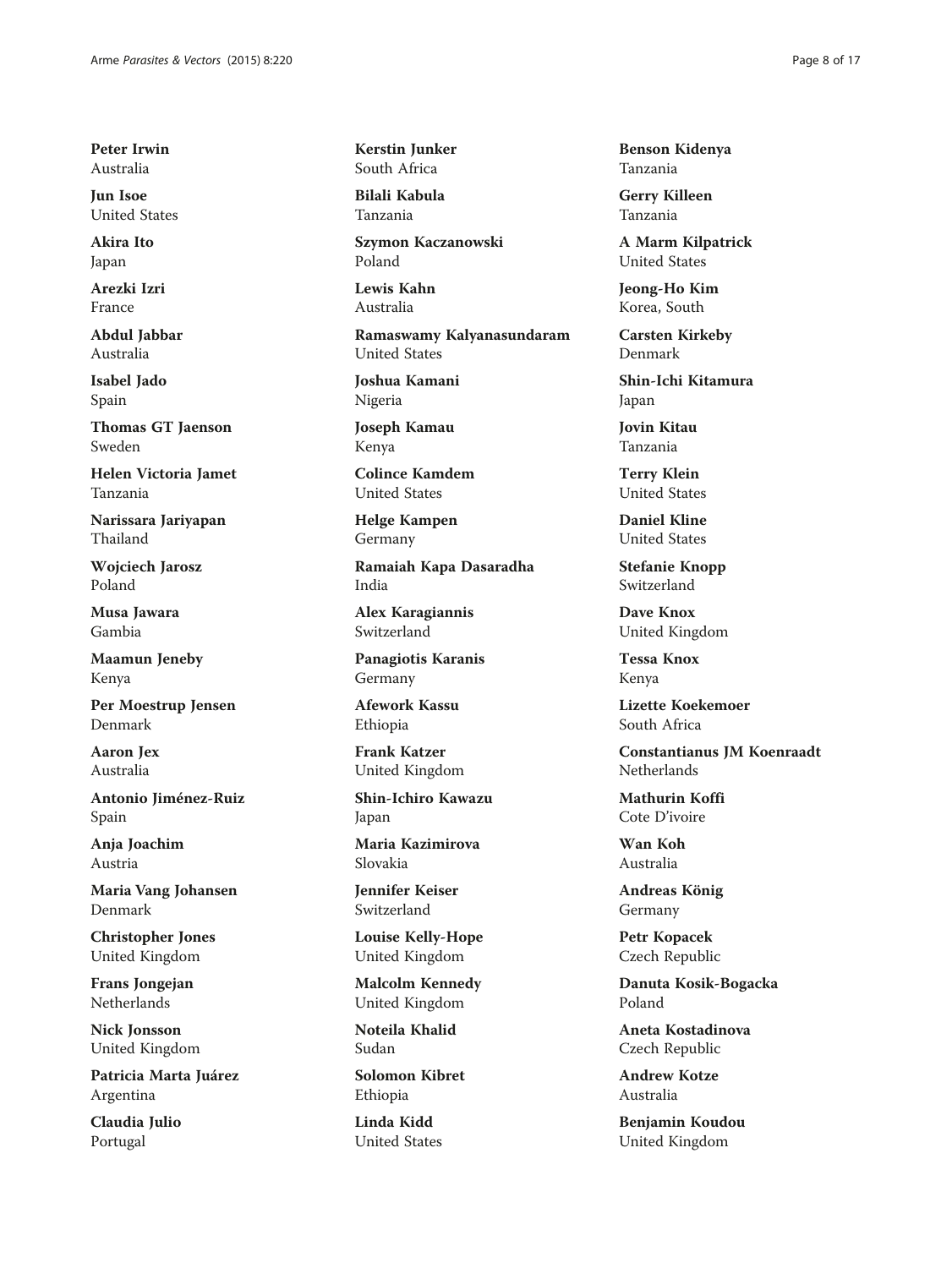Artemis Koukounari United Kingdom

Laura Kramer Italy

Boris Krasnov Israel

Peter Krause United States

Lena Krayter Germany

Alison Krentel Canada

Jürgen Krücken Germany

Andreas Krueger Germany

Olena Kudlai Lithuania

Michael Kurth Germany

Eliningaya Kweka Tanzania

Marcelo Labruna Brazil

Carlos Lanusse Argentina

Nicole Laronde United States

Brian Lassen Estonia

Maria Stefania Latrofa Italy

Yee-Ling Lau Malaysia

Anne Laudisoit Belgium

Claudio Lazzari France

Stephen Leak United Kingdom

Karin Lebl Austria

Chow-Yang Lee Malaysia

François Lefebvre France

Tovi Lehmann United States

David Leiby United States

Paul Leisnham United States

Alexandre Leitão Portugal

David Leitsch Austria

Meryem Lemrani Morocco

Andres G Lescano Peru

Edward Levri United States

Michael Lewis United Kingdom

Ala Lew-Tabor Australia

Jianxu Li United States

Jun Li United States

Chenyi Li China

Tiaoying Li China

Xiangrui Li China

You-Sheng Liang China

Tamara Lima-Camara Brazil

Lin Lin United States

Paul Linser United States

Yvonne Linton United States

Susan Little United States Tim Littlewood United Kingdom

Mingyuan Liu China

Quan Liu China

Lu Liu China

Qun Liu China

Jose Loaiza Panama

Remo Lobetti South Africa

Philippe Loiseau France

James Lok United States

Job Lopez United States

Lena Lorenz United Kingdom

Marcelo Lorenzo Brazil

Vincenzo Lorusso United Kingdom

Bertrand Losson Belgium

Saul Lozano-Fuentes United States

Shaohong Lu China

Renke Lühken Germany

Nongkran Lumjuan United Kingdom

Zhao-Rong Lun China

Jan Lundstrom Sweden

Joel Lutomiah Kenya

Zhiyue Lv China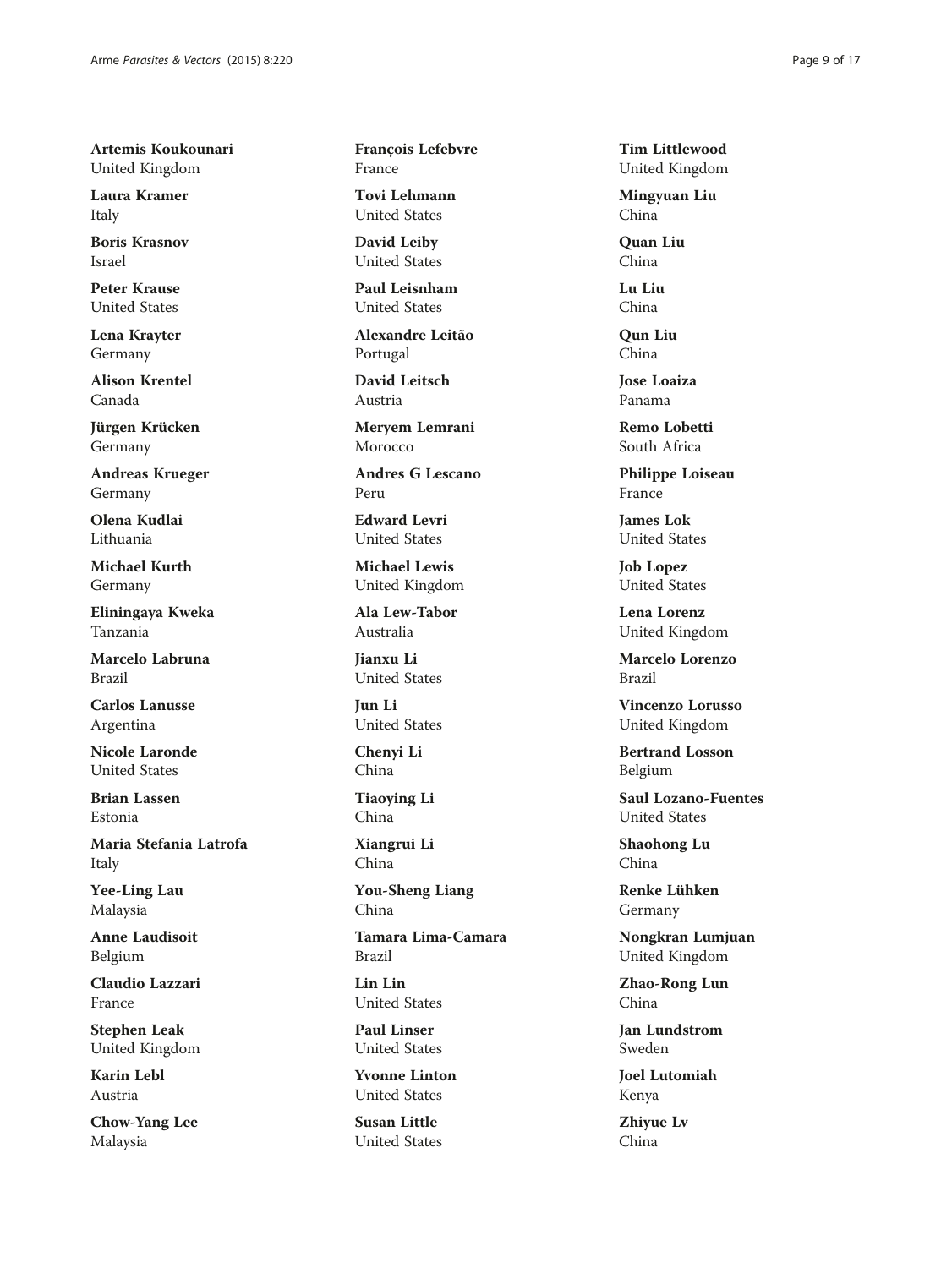David Chien Lye Singapore

Eugene Lyons United States

Yajun Ma China

Rafael Maciel-De-Freitas Brazil

Charles Mackenzie United States

Ewan Macleod United Kingdom

Calum Macpherson Grenada

Henry Madsen Denmark

Yoshimasa Maeno Japan

Carla Maia Portugal

Flavia Maia Da Silva Brazil

Silas Majambere Tanzania

Peter Makaula Malawi

Benjamin Makepeace United Kingdom

Joanna Makol Poland

Imna Malele Tanzania

Elfatih Malik Sudan

Francesca Mancianti Italy

Sven Mangelinckx Belgium

Sylvie Manguin France

Alphaxard Manjurano Tanzania

Rajinder Mann United States

Madhumita Manna India

Arlei Marcili Brazil

Mara Mariconti Italy

Osvaldo Marinotti United States

Coralie Martin France

Josué Martínez-De La Puente Spain

Ademir J Martins Brazil

Gustavo Martins Brazil

Virginia Marugan-Hernandez United Kingdom

Santiago Mas-Coma Spain

Peter Mason Zimbabwe

Alessandro Massolo Massolo Canada

Susan Masta United States

Justin Masumu Congo, Democratic Republic

Alexander Mathis Switzerland

Olga Matos Portugal

Johnson Matowo Tanzania

Kotaro Matsumoto Japan

Sonja Matthee South Africa

Aaron Maule United Kingdom

Patrick Mavingui France

Camila Mazzoni Germany

Leonard Mboera Tanzania

Charles Mbogo Kenya

Jere Mcbride United States

Karen D Mccoy France

Kathryn Mcgovern United States

Elizabeth Mcgraw Australia

Bradford Mcgwire United States

Samantha Mcnulty United States

Andy Mead United States

Alexandra Ivo Medeiros Brazil

Jolyon Medlock United Kingdom

Sergei Medvedev Russian Federation

Janet Meredith United Kingdom

Catherine Merrick United Kingdom

Louisa Messenger United Kingdom

Gretchen Messick United States

Janet Midega Kenya

Ewa Mierzejewska Poland

Andrei Daniel Mihalca Romania

Thomas Miller United States

Caroline Millins United Kingdom

Noboru Minakawa Japan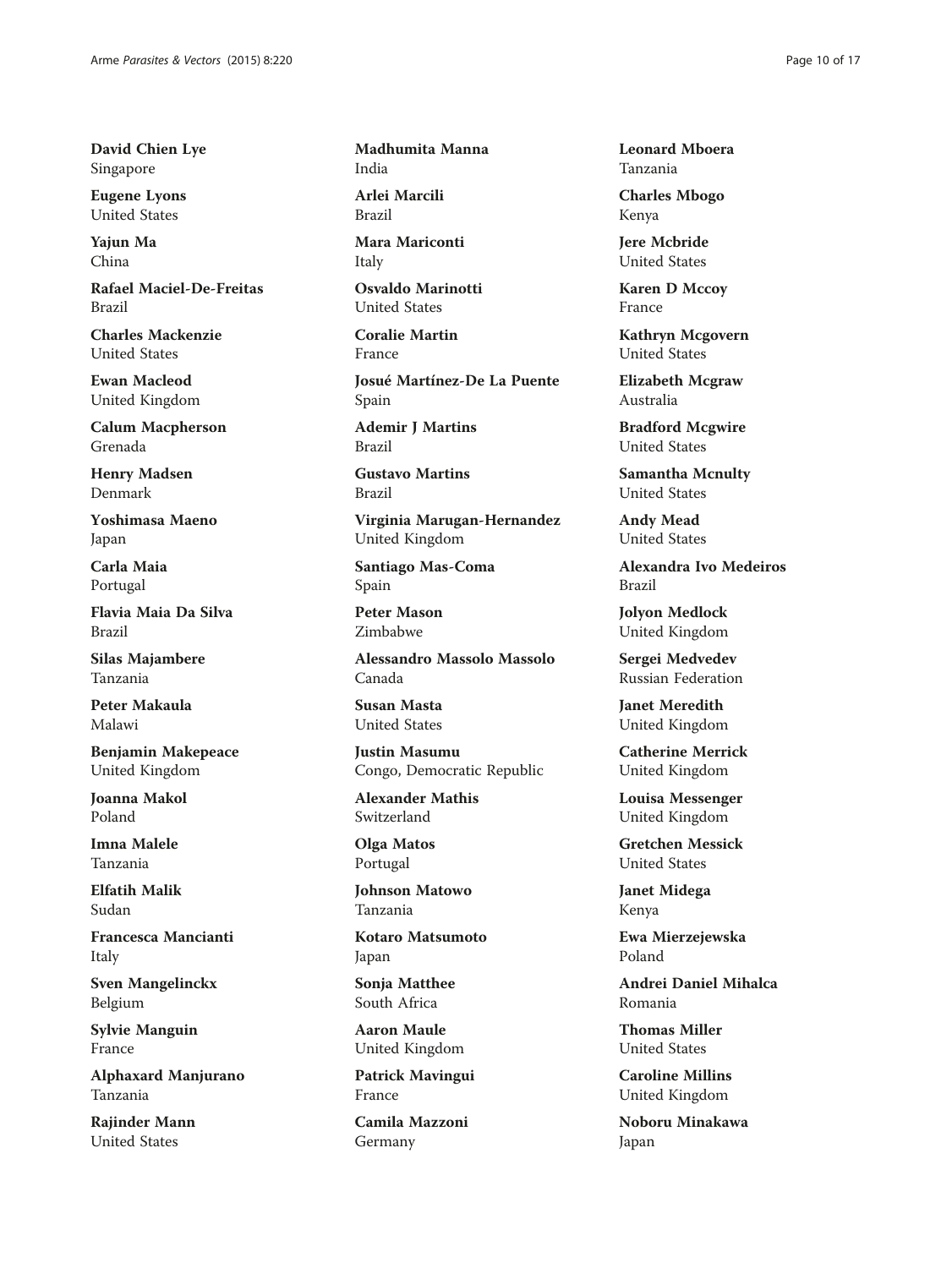Dennis Minchella United States

Tiago Mineo Brazil

Haris Mirza United States

Nicolas Moiroux France

Norhayati Moktar Malaysia

Goudarz Molaei United States

Ricardo Molina Spain

David Molyneux United Kingdom

Federica Monaco Italy

Dinesh Mondal Bangladesh

Fernando Monteiro Brazil

Karina Monteiro Brazil

Victor Monteon Mexico

Ronald Morales Vargas Thailand

Jorge Morales-Montor Mexico

Christopher Mores United States

Neil Morley United Kingdom

Liam Morrison United Kingdom

Andy Morse United Kingdom

Karine Mouline France

Catherine Moyes United Kingdom

Dennis Muhanguzi Uganda

Paolo Mulatti Italy

Albert Mulenga United States

Pie Müller Switzerland

Ulrike G Munderloh United States

Stephen Munga Kenya

Givemore Munhenga South Africa

Miguel A Muniain Spain

Maria Anice Mureb Sallum Brazil

Carlos Muskus Colombia

Lizzy Mwamburi Kenya

Beda John Mwang'onde Tanzania

Pauline Mwinzi Kenya

Jeannie N Dos Santos Brazil

Byoung-Kuk Na Korea, South

Steven Nadler United States

Minoru Nakao Japan

Ryo Nakao Japan

Gikonyo Nicholas Kenya

Pin Nie China

Martin Nielsen United States

Birgit Nikolay United Kingdom

Kenneth Nilsson Sweden

Alasdair Nisbet United Kingdom

Sammy Njenga Kenya

Flobert Njiokou Cameroon

Doris Njomo Kenya

Steven Norris United States

Francesca Notarangelo United States

Eva Nováková Czech Republic

Adam Novobilský Sweden

Patricia Nuttall United Kingdom

Philippe Nwane Cameroon

Marcos Obara Brazil

Eric Ochomo Kenya

Peter Odermatt Switzerland

Nick Ogden Canada

Oivind Oines Norway

Fredros Okumu Tanzania

Evelyn Olanga Kenya

Pedro Oliveira Brazil

Samantha O'loughlin United Kingdom

Annette Olsen Denmark

Peter Olson United Kingdom

Laura Ordeix Spain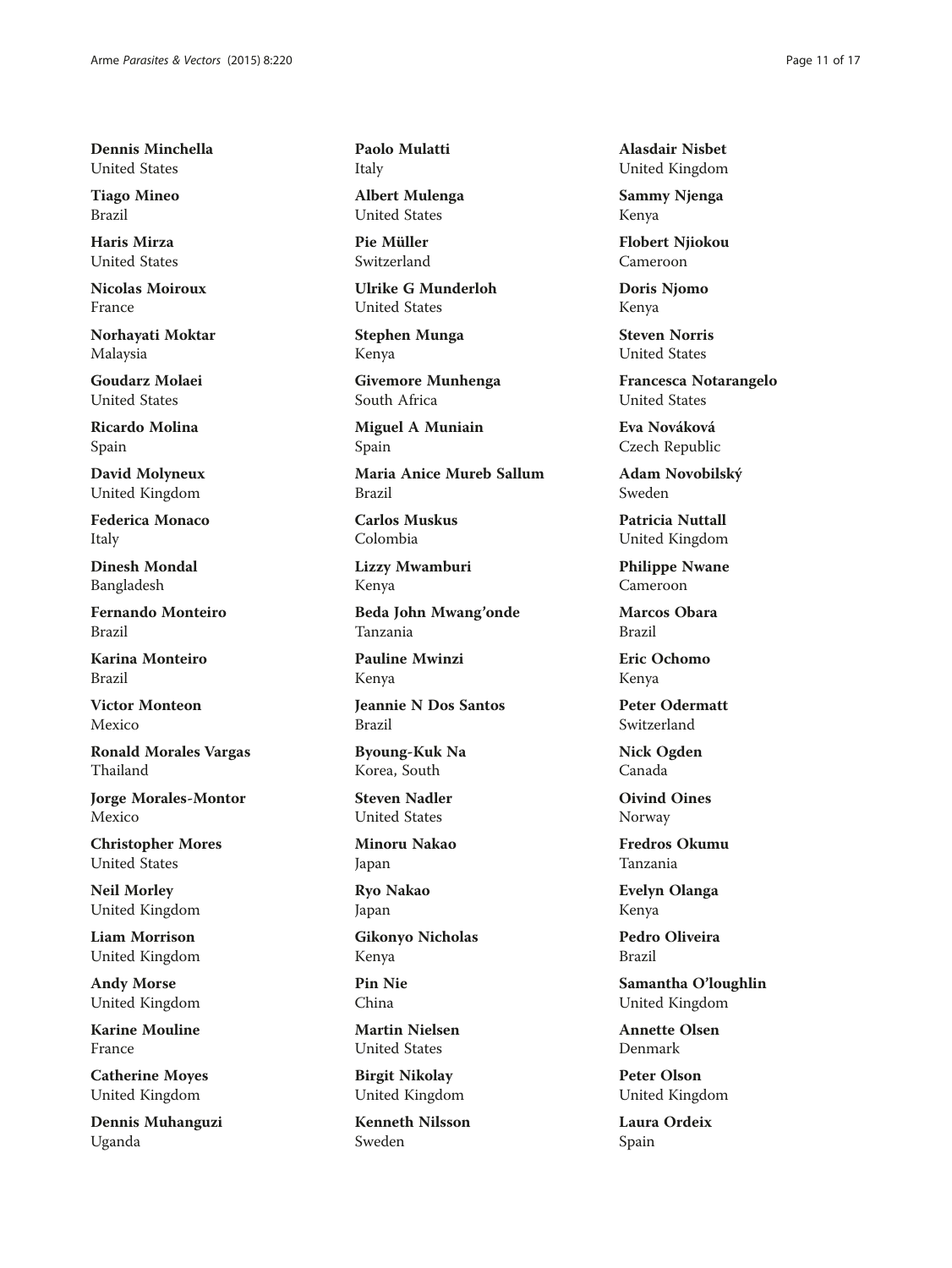M Guadalupe Ortega-Pierres Mexico

Jose A Oteo Spain

Joseph O'tousa United States

Domenico Otranto Italy

Jean Pierre Nableni Ouattara Belgium

Richard Martin Oxborough United Kingdom

Krijn Paaijmans United States

Kevin Palmer United States

Weiqing Pan China

Rosario Panadero Spain

Nenad Pandak Croatia

Ingrid Papajova Slovakia

Roberto Papini Italy

Claudia Paredes Spain

Philippe Parola France

Parviz Parvizi Iran

Luiz Felipe Passero Brazil

Julien Pelletier United Kingdom

Pamela Pennington Guatemala

Maria Grazia Pennisi Italy

Adalberto Pérez De León United States

Mercedes Pérez-Ruiz Spain

Ricardo Perez-Sanchez Spain

Alex Perkins United States

Eskild Petersen Denmark

Dusan Petric Serbia

Kurt Pfister Germany

David Pigott United Kingdom

Matthew Playford Australia

Philippe Poirier France

Marco Pombi Italy

Loganathan Ponnusamy United States

Aránzazu Portillo Spain

Robert Poulin New Zealand

Christine Pourcel France

Bobbi Pritt United States

Anna Protasio United Kingdom

Anna Psaroulaki Greece

Concepcion Puerta Colombia

Odile Puijalon France

Rachel Pullan United Kingdom

Moneeb Qablan Czech Republic

Men-Bao Qian China

Daofeng Qu China

Martha Lucia Quiñones Colombia

Sonia Mara Raboni Brazil

Fara Nantenaina Raharimalala Belgium

Marcelo Ramalho-Ortigao United States

Urvashi Ramphul United States

Reda Ramzy Egypt

Sarah Randolph United Kingdom

Hilary Ranson United Kingdom

Didier Raoult France

Vincent Raquin France

Jason Rasgon United States

Amy Rasley United States

Norman Ratcliffe United Kingdom

Jean - Baptiste Rayaisse Burkina Faso

Paul Ready United Kingdom

Eduardo Rebollar-Tellez Mexico

Steffen Rehbein Germany

Craig Reinemeyer United States

William Reisen United States

Michael Reiskind United States

Dinglasan Rhoel United States

Paulo Ribolla Brazil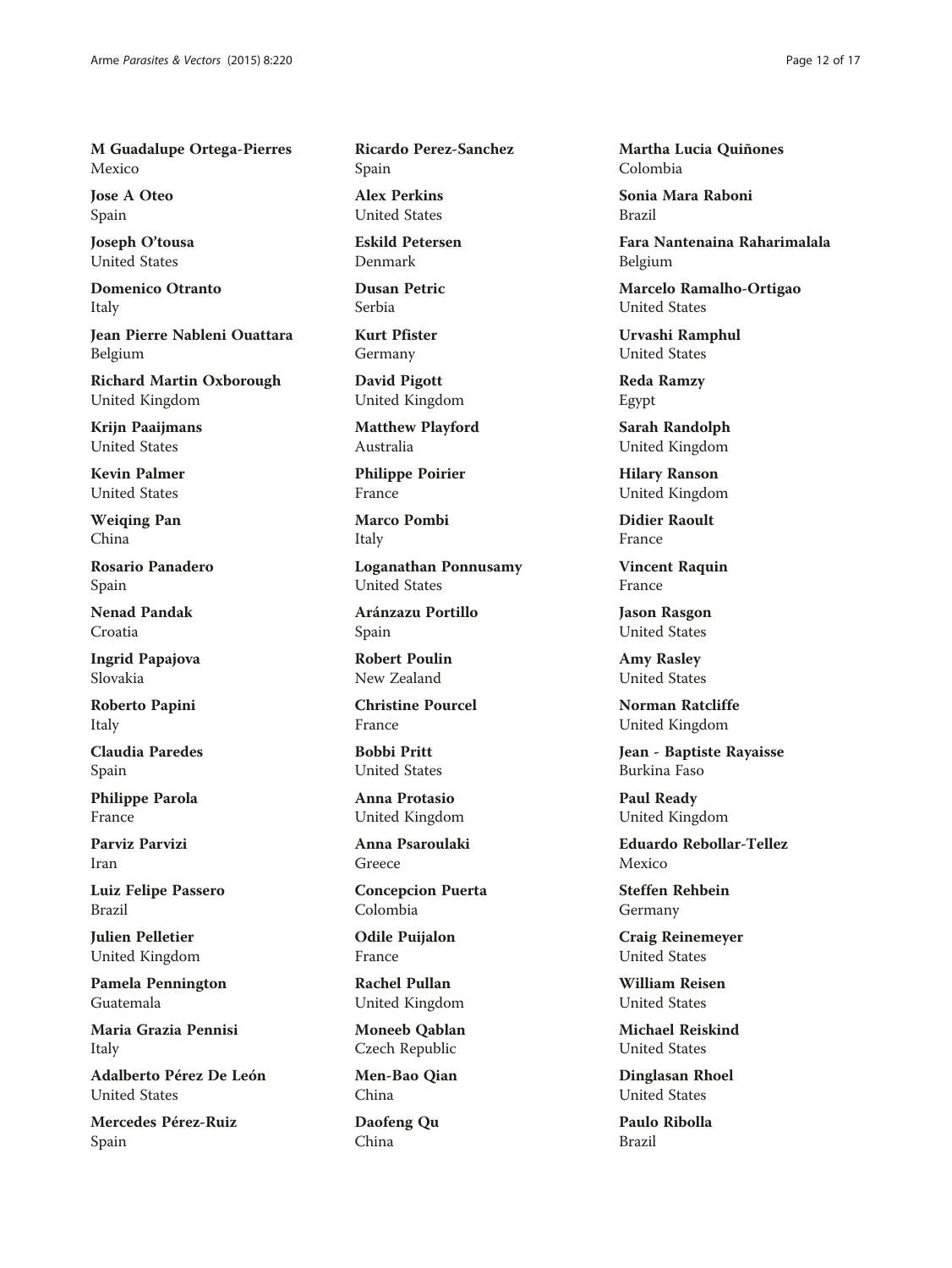Allen Richards United States

Stephanie Richards United States

Michael Riehle United States

Laura Rinaldi Italy

Jacob Riveron United Kingdom

Myriam Riyad Morocco

Annapaola Rizzoli Italy

Bruno Roatt Brazil

Wojciech Rode Poland

Boris Rodenko United Kingdom

David Roiz Spain

Antonieta Rojas-De-Arias Paraguay

David Rollinson United Kingdom

Christine Romana France

Gustavo Romero Brazil

Benjamin Rosenthal United States

Luca Rossi Italy

Xavier Roura Spain

Mark Rowland United Kingdom

Nataliia Rudenko Czech Republic

James Rudge Thailand

Karla Saavedra-Rodriguez United States

Martha Saboya United States

Farhad Safarpoor Dehkordi Iran

Angel Sainz Spain

Dan Salkeld United States

Oscar Salomon Argentina

Richard Samuels Brazil

Ana Sanchez Canada

Christopher Sanders United Kingdom

Fiona Sansom Australia

Diego Santiago-Alarcon Mexico

Huarrisson Santos Brazil

Mirella Santos Brazil

Pierre Sasal French Polynesia

Yukita Sato Japan

Fadjar Satrija Isle Of Man

Hirofumi Sawa Japan

Patricia Scaraffia United States

Vera Margarete Scarpassa Brazil

Bettina Schelkle United Kingdom

Justin Schmidt United States

Manuela Schnyder Switzerland

Gabriele Schoenian Germany

Joerg D Schulzke Germany

Megan Schwartz United States

Diana Scorpio Saint Kitts And Nevis

W Evan Secor United States

Luigi Sedda United Kingdom

Jennifer Seddon Australia

Richard Selby United Kingdom

Juan Carlos Sepulveda-Arias Colombia

Renfu Shao Australia

Igor Sharakhov United States

Jeffrey Shaw Brazil

Jilong Shen China

Yang Shen United States

Jeffrey Sherman United States

Clive Shiff United States

Paloma Shimabukuro Brazil

Techalew Shimelis Ethiopia

Sung-Shik Shin Korea South

Barbara Shock United States

Mark Edward Siddall United States

Cornelia Silaghi Switzerland

Katja Silbermayr Austria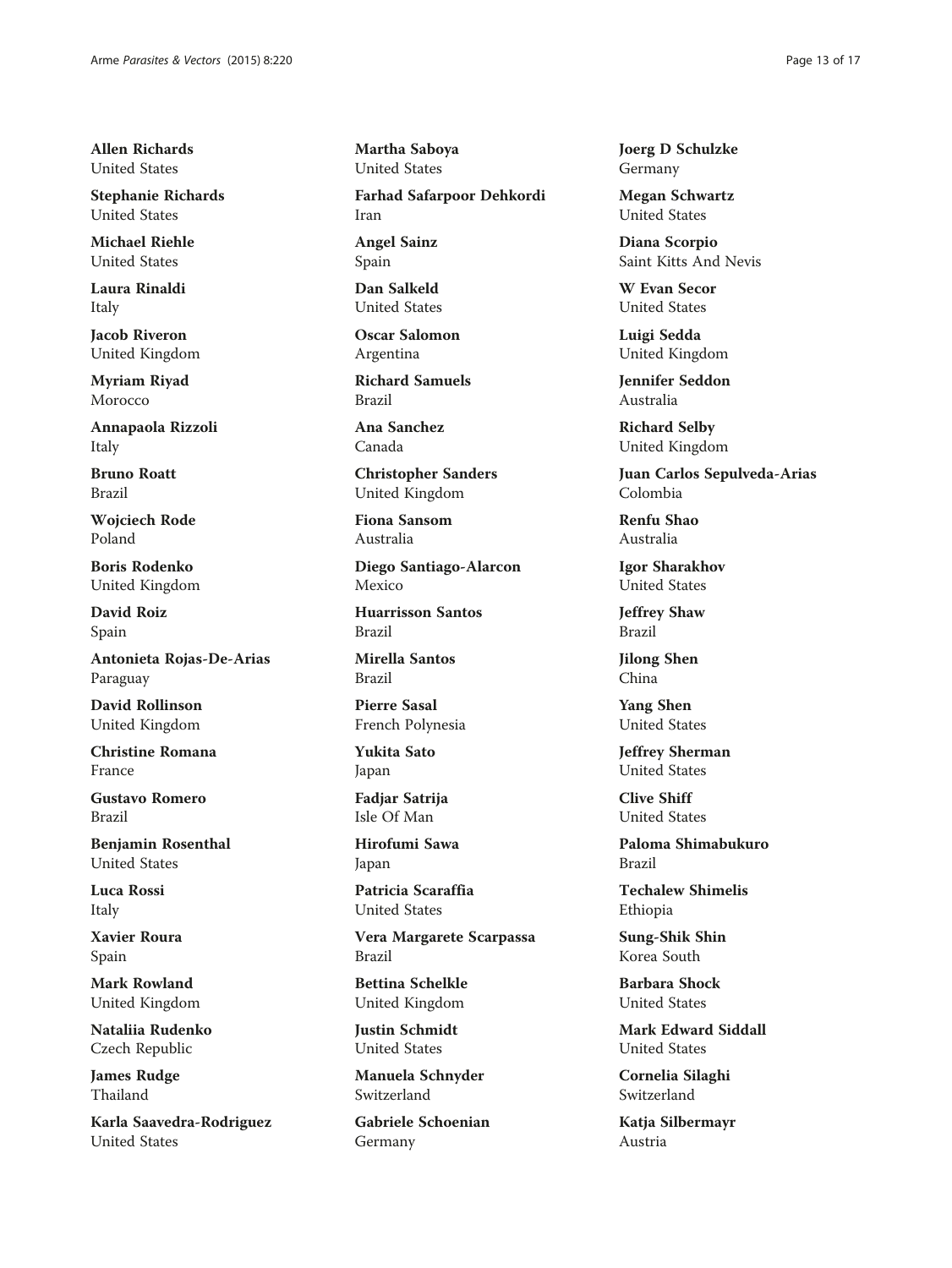Maria Helena Silva-Filha Brazil

Frederic Simard Burkina Faso

Heven Sime Ethiopia

Andrea Simkova Czech Republic

Gustave Simo Cameroon

Steven Singer United States

Neeloo Singh India

Shanker Singh India

Sarman Singh India

Upinder Singh United States

Pavel Siroky Czech Republic

Joyce Siwila-Saasa Zambia

Rebecca Skalsky United States

Barton Slatko United States

Michel Slotman United States

Nicholas Smith Australia

Todd Smith Canada

Daniel Snyder United States

Rodrigo Soares Brazil

Ljiljana Sofronic-Milosavljevic Serbia

Philippe Solano Burkina Faso

Laia Solano-Gallego Spain

Krzysztof Solarz Poland

Pradya Somboon Thailand

Kerry Sondgeroth United States

Marcos Sorgine Brazil

Ketty Soteriadou Greece

Manuel Soto Spain

Jose Carlos Sousa Figueiredo Angola

Maria A Souza Brazil

Sabine Specht Germany

Eva Spitalska Slovakia

Hein Sprong Netherlands

Banchob Sripa Thailand

Joanna Stanczak Poland

Claire Standley United States

Michal Stanko Slovakia

Damien Stark Australia

Michael Stear United Kingdom

Peter Steinmann Switzerland

Christen Rune Stensvold Denmark

Dietmar Steverding United Kingdom

Eileen Stillwaggon United States

Ann-Kathrin Stock Germany

Krzysztof Stojecki Poland

Wilma Stolk Netherlands

Russell Stothard United Kingdom

Reinhard Straubinger Germany

Clare Strode United Kingdom

Ellen Stromdahl United States

Snorre Stuen Norway

Chunlei Su United States

Xin-Zhuan Su United States

Gopinath Subash Malaysia

Hiromu Sugiyama Japan

Michael Sukhdeo United States

Bindu Sukumaran Singapore

Xun Suo China

Bernd Sures Germany

Wannapa Suwonkerd Thailand

Gerardo Suzán Mexico

Din Syafruddin Indonesia

Matias Szabo Brazil

Csaba Székely Hungary

Yasuhiro Takashima Japan

Petrus Tang Taiwan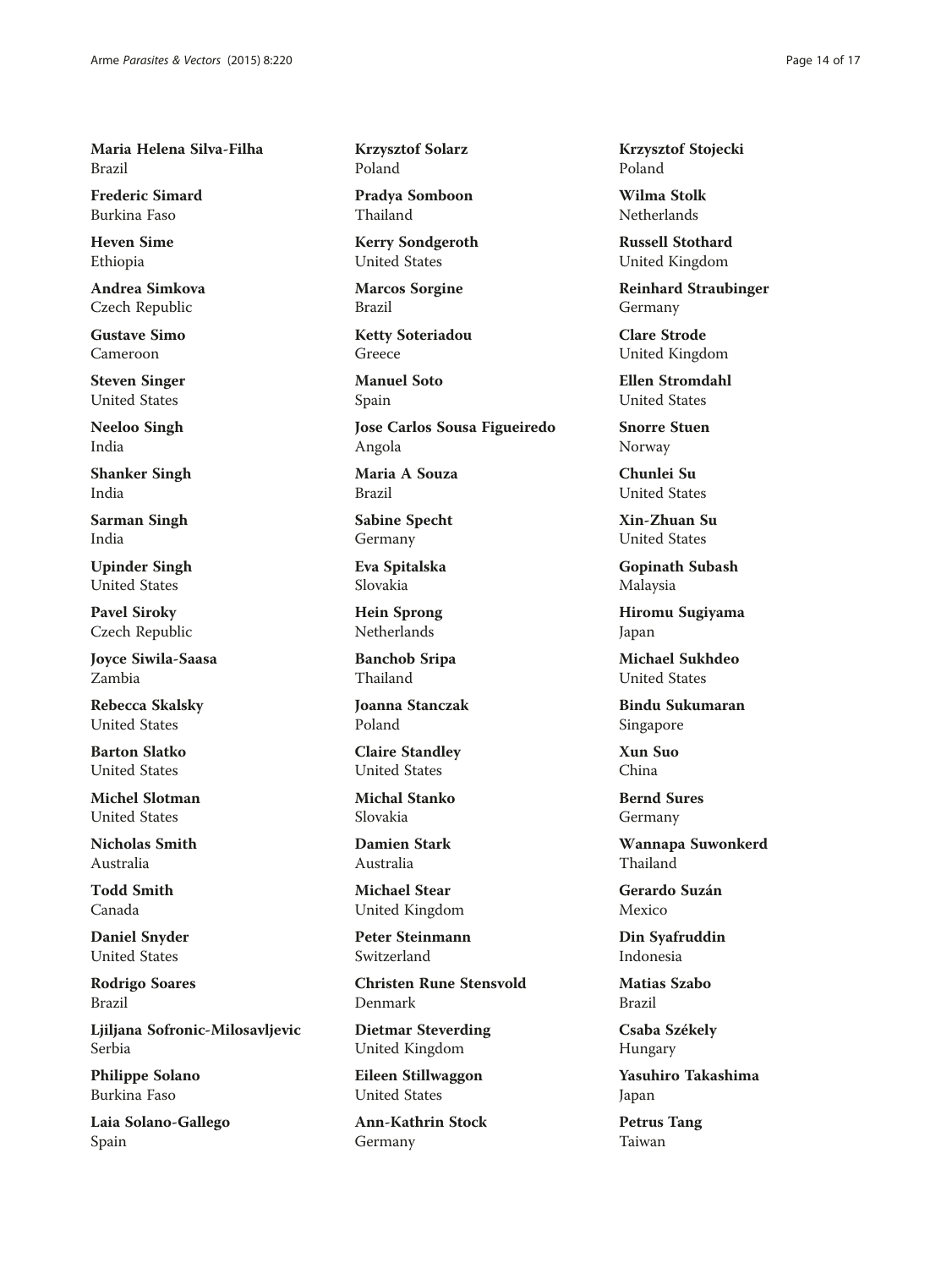D'almeida Tania Carenne D A France

Dingyin Tao United States

Xinrong Tao United States

Sun Tee Tay Malaysia

Mark Taylor United Kingdom

David Poumo Tchouassi Kenya

Marta Teixeira Brazil

Sam Telford United States

Erich Telleria Brazil

Lesly Temesvari United States

Olle Terenius Sweden

Carlos Termignoni Brazil

Saravanan Thangamani United States

Andrew Thompson Australia

Li-Guang Tian China

Michel Tibayrenc Thailand

Ellen Tijsse-Klasen Netherlands

Swati Tiwari India

Dan Tompkins New Zealand

Miray Tonk Czech Republic

Steve Torr United Kingdom

Harold Townson United Kingdom

Donato Traversa Italy

Omar Triana Colombia

Michele Trotta Italy

Jean Tsao United States

Takashi Tsunoda Japan

Patrick Tungu Tanzania

Salvatore Turco United States

Julio Turrens United States

Rahul Tyagi United States

Kevin Tyler United Kingdom

Florencio Ubeira Spain

Joseph Urban United States

Igor Uspensky Israel

Juerg Utzinger Switzerland

ETellervo Valtonen Finland

Wim van Bortel Sweden

Lisette van Lieshout **Netherlands** 

Giancarlo Vanini United States

Antonio Varcasia Italy

Jefferson Vaughan United States

Muriel Vayssier-Taussat France

Ana Vázquez González Spain

Thirumalaisamy Velavan Germany

Luigi Venco Italy

V Venkatesalu India

Gert Venter South Africa

Sergio Verjovski-Almeida Brazil

Guilherme Verocai Canada

Jaco Verweij Netherlands

Elvina Viennet Australia

Sharon Yvette Angelina Villanueva Philippines

Delespaux Vincent Belgium

Joseph Vinetz United States

Parnpen Viriyavejakul Thailand

Stalin Viswanathan India

Christopher Vitek United States

Lea Vojta Croatia

Petr Volf Czech Republic

John Vontas Greece

Jan Votypka Czech Republic

Indra Vythilingam Malaysia

Sabina Wachira Kenya

Andrea Waeschenbach United Kingdom

David M Wagner United States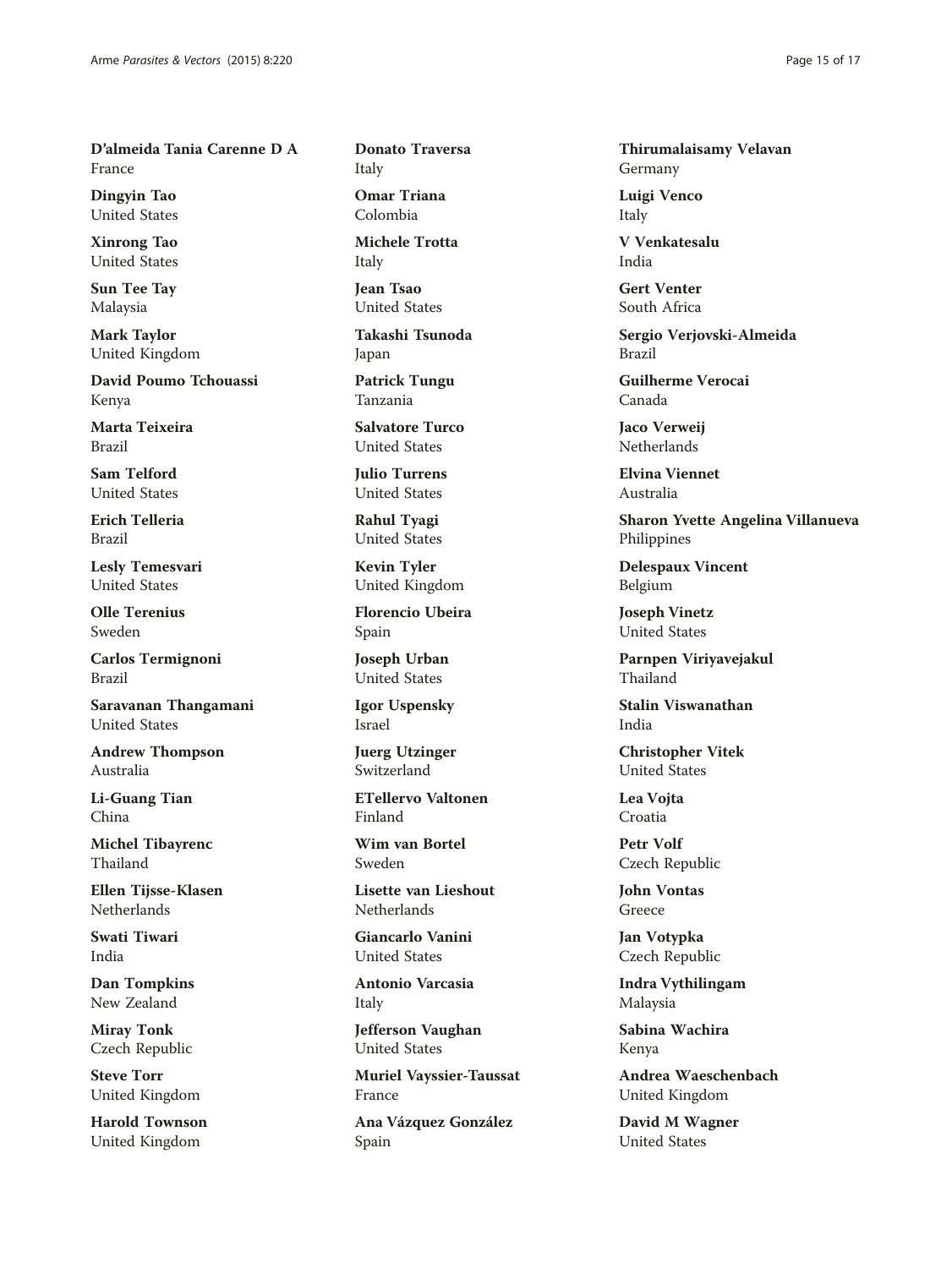Jitra Waikagul Thailand

Jessica Waite United States

Cheryl Waldner Canada

Martin Walker United Kingdom

Anthony Walker United Kingdom

Edward Walker United States

Richard Wall United Kingdom

Julia Walochnik Austria

Shelley Walton Australia

Shanqing Wang China

Zhong-Quan Wang China

Xiaoyun Wang United States

Samuel Wanji Cameroon

Michael Ward United States

Dorn Watthanakulpanich Thailand

Haylee Weaver Australia

Cameron Webb Australia

Bonnie Webster United Kingdom

David Weetman United Kingdom

Susan Welburn United Kingdom

Renata Welc-Faleciak Poland

Gareth Westrop United Kingdom

Stephen Wikel United States

Craig Wilding United Kingdom

Richard Wilkerson United States

Craig Williams Australia

David Williams United States

Roderick Williams United Kingdom

Trevor Williams Mexico

Mark Wilson United Kingdom

Michael David Wilson Ghana

R Alan Wilson United Kingdom

Denis Wolf Germany

Charles Wondji United Kingdom

Susan J Wong United States

Jacklyn Wong United States

Hai-Wei Wu United States

Zhiyong Xi United States

Lihua Xiao United States

Maria De Fátima Ximenes Brazil

Rui-De Xue United States

Laith Yakob United Kingdom

Tsuyoshi Yamaguchi Japan

Teresa K Yamana United States

Guiyun Yan United States

Tetsuya Yanagida Japan

Kun Yang China

Tingbao Yang China

Jifei Yang China

Peiling Yap Switzerland

Chuan-Min Yen Taiwan

Kor Yereli Turkey

Delenasaw Yewhalaw Ethiopia

Doudou Yobi Congo, Democratic Republic

Nobuko Yoshida Brazil

Simon Young United Kingdom

Xinbing Yu China

Vyacheslav Yurchenko Czech Republic

Arnaldo Zaha Brazil

Stefania Zanet Italy

Alia Zayed Egypt

Pavel Zehtindjiev Bulgaria

Bin Zhan United States

Tongyan Zhao China

Guanghui Zhao China

Junlong Zhao China